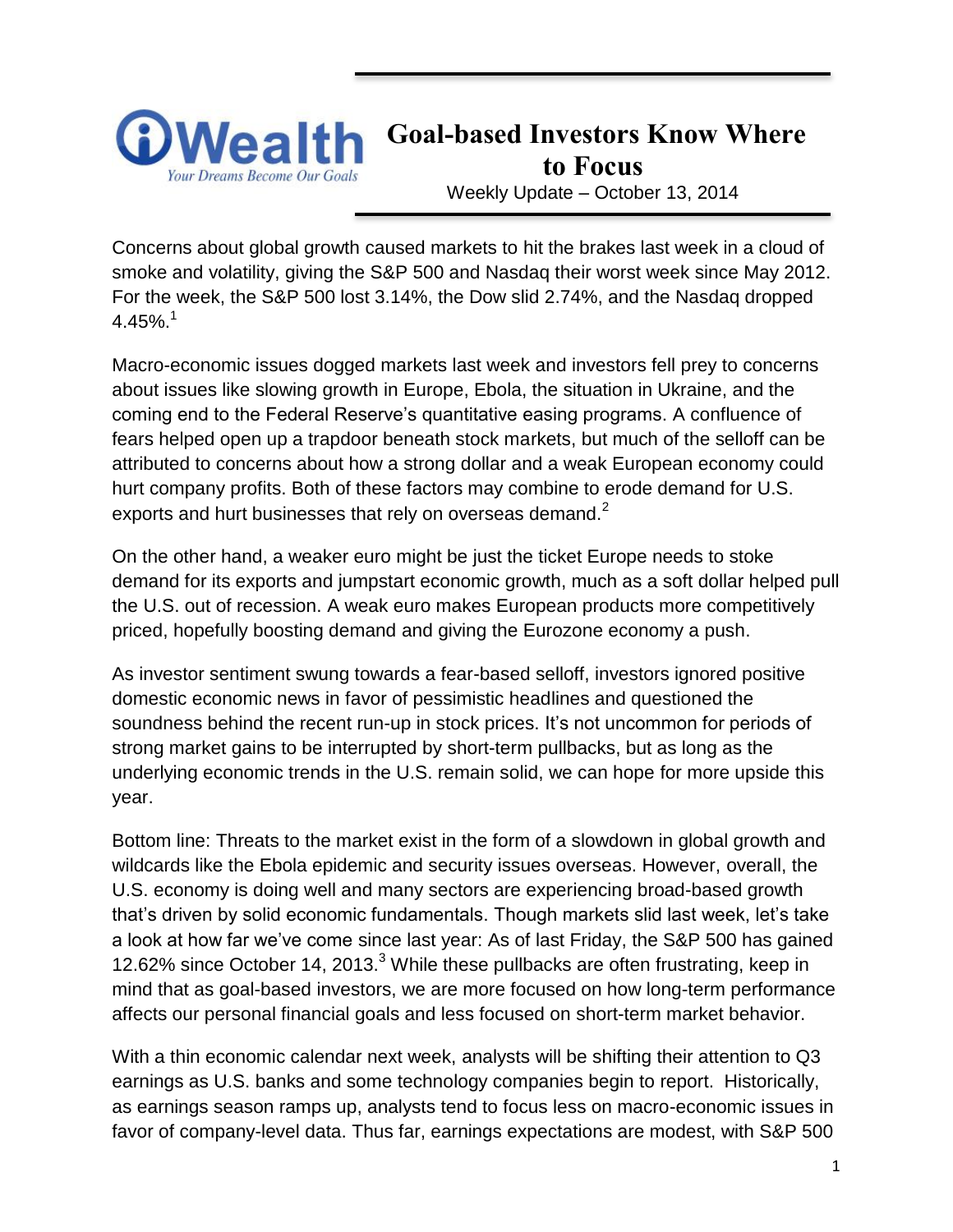companies expected to show 1.6% earnings growth on 1.7% higher revenues.<sup>4</sup> However, keep in mind that many companies purposefully keep the bar set low so that they can benefit from positive earnings surprises. While more volatility is likely, positive earnings results could shift sentiment and encourage investors to buy the dip and give stocks a boost.

### **ECONOMIC CALENDAR:**

**Wednesday:** PPI-FD, Retail Sales, Empire State Mfg. Survey, Business Inventories, Beige Book

**Thursday:** Jobless Claims, Industrial Production, Philadelphia Fed Survey, Housing Market Index, EIA Petroleum Status Report, Treasury International Capital **Friday:** Housing Starts, Consumer Sentiment

| Data as of 10/10/2014            | 1-Week   | <b>Since 1/1/14</b> | 1-Year   | 5-Year | 10-Year |
|----------------------------------|----------|---------------------|----------|--------|---------|
| Standard & Poor's 500            | $-3.14%$ | 3.13%               | 12.62%   | 15.58% | 6.99%   |
| <b>DOW</b>                       | $-2.74%$ | $-0.20%$            | 9.37%    | 13.54% | 6.45%   |
| <b>NASDAQ</b>                    | $-4.45%$ | 2.39%               | 13.71%   | 19.98% | 12.27%  |
| <b>U.S. Corporate Bond Index</b> | 0.79%    | 4.02%               | 4.48%    | 2.32%  | 1.05%   |
| International                    | $-2.42%$ | $-8.70%$            | $-3.42%$ | 2.26%  | 2.61%   |
| Data as 10/10/2014               | 1 mo.    | 6 mo.               | 1 vr.    | 5 yr.  | 10 yr.  |
| <b>Treasury Yields (CMT)</b>     | 0.02%    | 0.04%               | 0.10%    | 1.55%  | 2.31%   |

Notes: All index returns exclude reinvested dividends, and the 5-year and 10-year returns are annualized. Sources: Yahoo! Finance and [Treasury.gov.](http://treasury.gov/) International performance is represented by the MSCI EAFE Index. Corporate bond performance is represented by the DJCBP. Past performance is no guarantee of future results. Indices are unmanaged and cannot be invested into directly.

#### **HEADLINES:**

**Jobless claims fall to lowest level since before recession.** Weekly claims for new unemployment benefits fell sharply last week, pointing to continued improvement in the labor market. Initial claims dropped to 287,000, beating out estimates of 294,000 new claims. $5$ 

**Federal Open Market Committee Minutes show concern for growth.** The minutes from the Fed's September FOMC meeting showed little change from previous reports, indicating that quantitative easing will likely end on schedule this month. However, economists are worried about the effect of slow overseas growth on U.S. exports. $6$ 

**Job openings surged in August.** The latest reports show that the number of open jobs increased more than expected in August, led by industries like manufacturing, social assistance, and healthcare. This is good news for future hopes about the labor market.<sup>7</sup>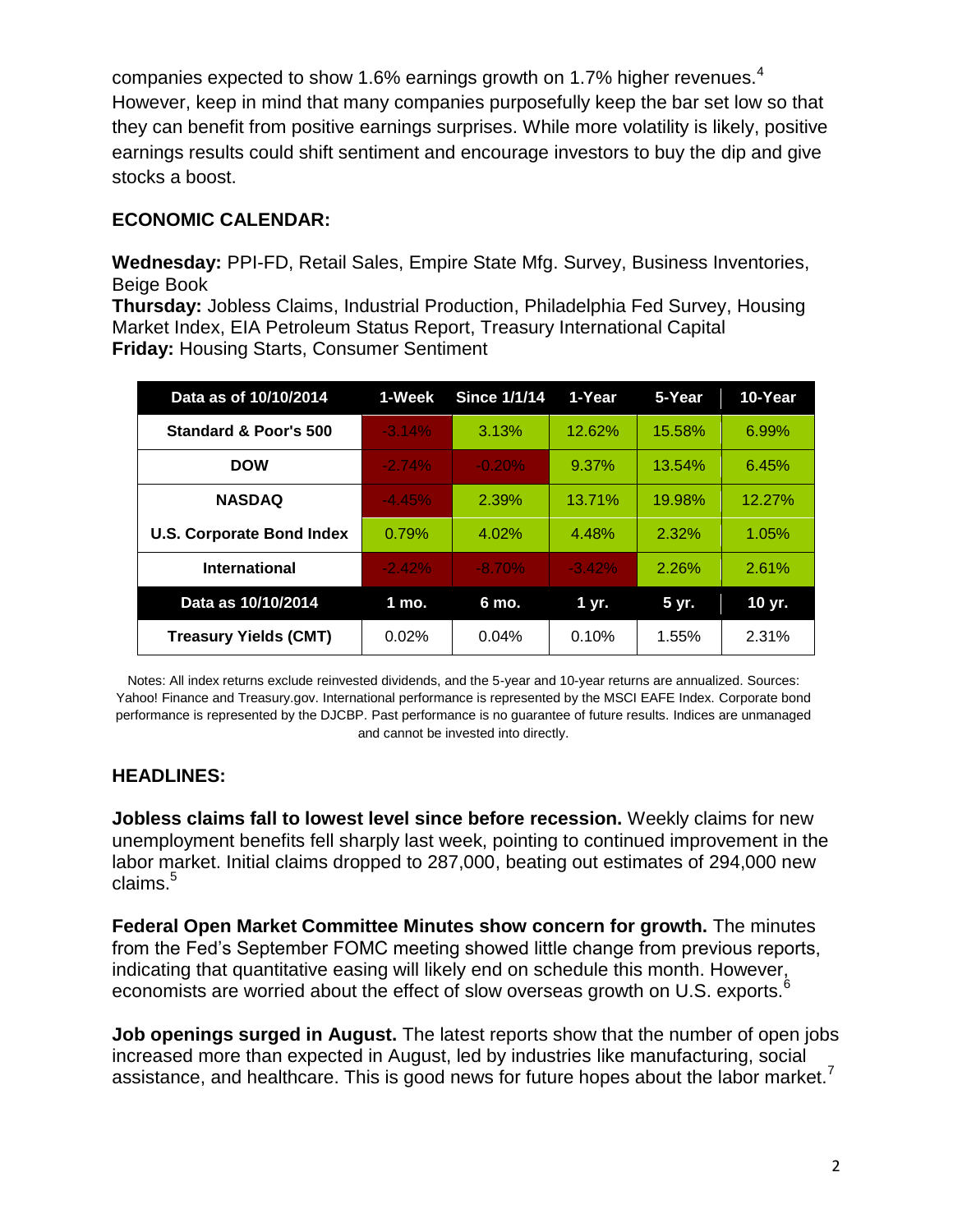**Oil prices tumble below \$84.** Crude oil prices fell below \$84/barrel Friday for the first time since 2012 on concerns about global demand. Surging U.S. output also lessened worries about supply, pushing gasoline prices to an average of \$3.24 across the U.S.<sup>8</sup>



*"Whether you think you can, or you think you can't- you're right."*

*–Henry Ford*



**White Bean and Sausage Soup**



*This hearty soup is quick and easy on busy weeknights.*

### **Ingredients:**

Serves 4

- 1 tablespoon olive oil
- 1 12-ounce package fully cooked chicken sausage links, sliced
- 1 medium onion, thinly sliced
- 2 cloves garlic, thinly sliced
- 1 19-ounce can cannellini beans, drained and rinsed
- 1 14.5-ounce can low-sodium chicken broth
- 1 14.5-ounce can diced tomatoes
- 1 bunch kale leaves, torn into 2-inch pieces
- Kosher salt and black pepper
- 1 loaf crusty bread (optional)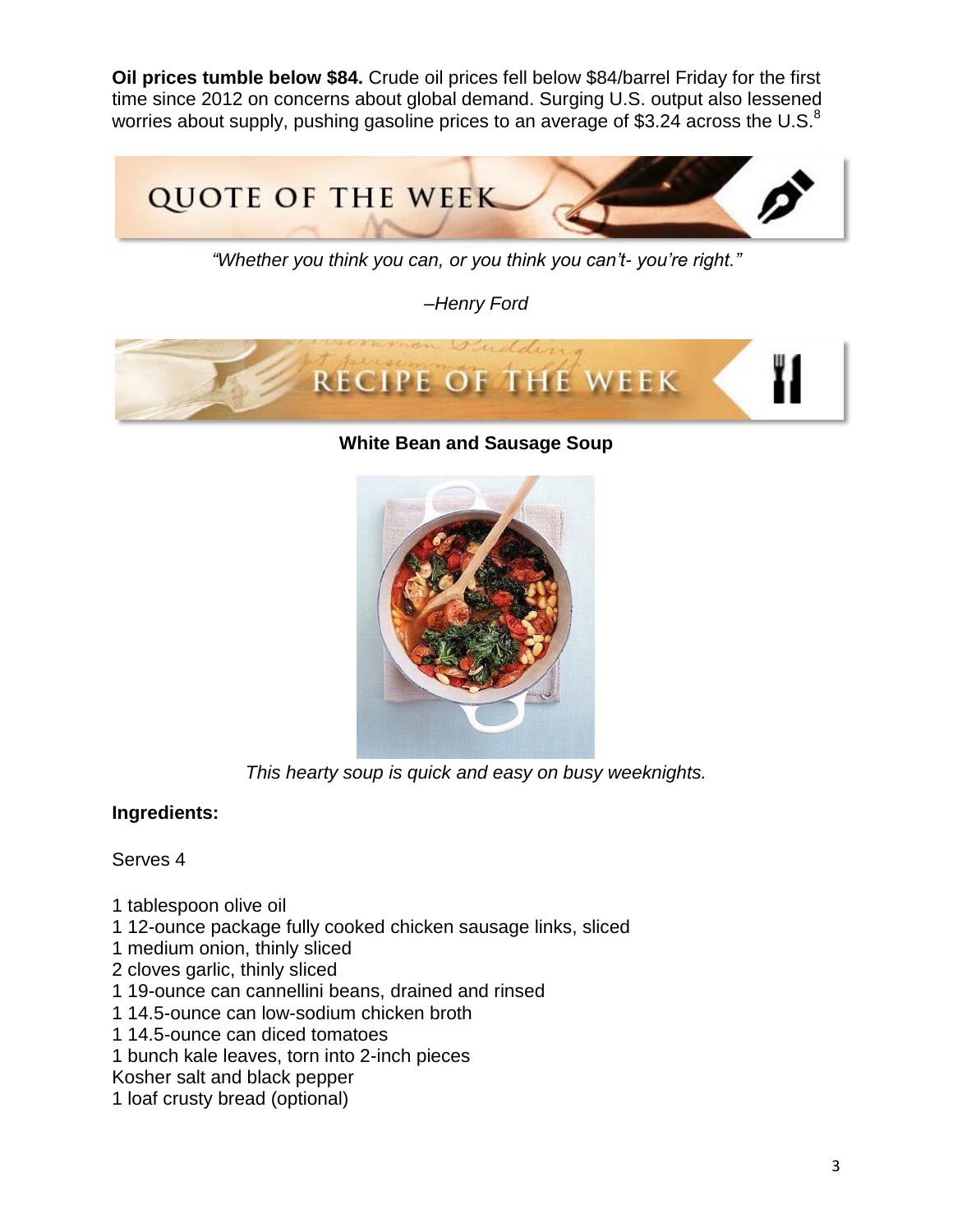### **Directions:**

- 1. Heat a large, heavy-bottomed pot or Dutch oven with the olive oil over medium heat.
- 2. Add the onions and cook, stirring occasionally until golden and translucent.
- 3. Add the sausage and cook until browned. Add the garlic and cook for a couple of minutes until aromatic.
- 4. Add the chicken broth, beans, and tomatoes and raise the heat until the soup boils.
- 5. Add the kale and a pinch of salt and pepper to taste. Simmer until the kale is wilted.
- 6. Ladle the soup into individual bowls with the bread alongside. Alternatively, lay a slice of bread in the bottom and spoon the soup over top.

Recipe adapted from Kate Merker | RealSimple.com<sup>9</sup>



# **Early Withdrawal? Here's What You Should Know**

Taking money out of your retirement account before age 59 ½ is not something to be undertaken lightly, because it can trigger additional taxes and penalties. Here are some things to keep in mind:

- You must report all early withdrawals to the IRS, unless the money is treated as a rollover. For more information about rollovers, consult a qualified tax professional.
- You must generally pay a 10% penalty on top of your income taxes on an early withdrawal, though there are many exceptions to this rule, depending on your retirement plan or account.
- If you make an early withdrawal, you may need to file Form 5329, Additional Taxes on Qualified Plans (Including IRAs) and Other Tax-Favored Accounts, along with your federal tax return.

The tax treatment of retirement accounts can be complicated, and it's a very good idea to consult a financial professional who understands your total financial picture before making early withdrawals.

Tip courtesy of  $IRS.gov^{10}$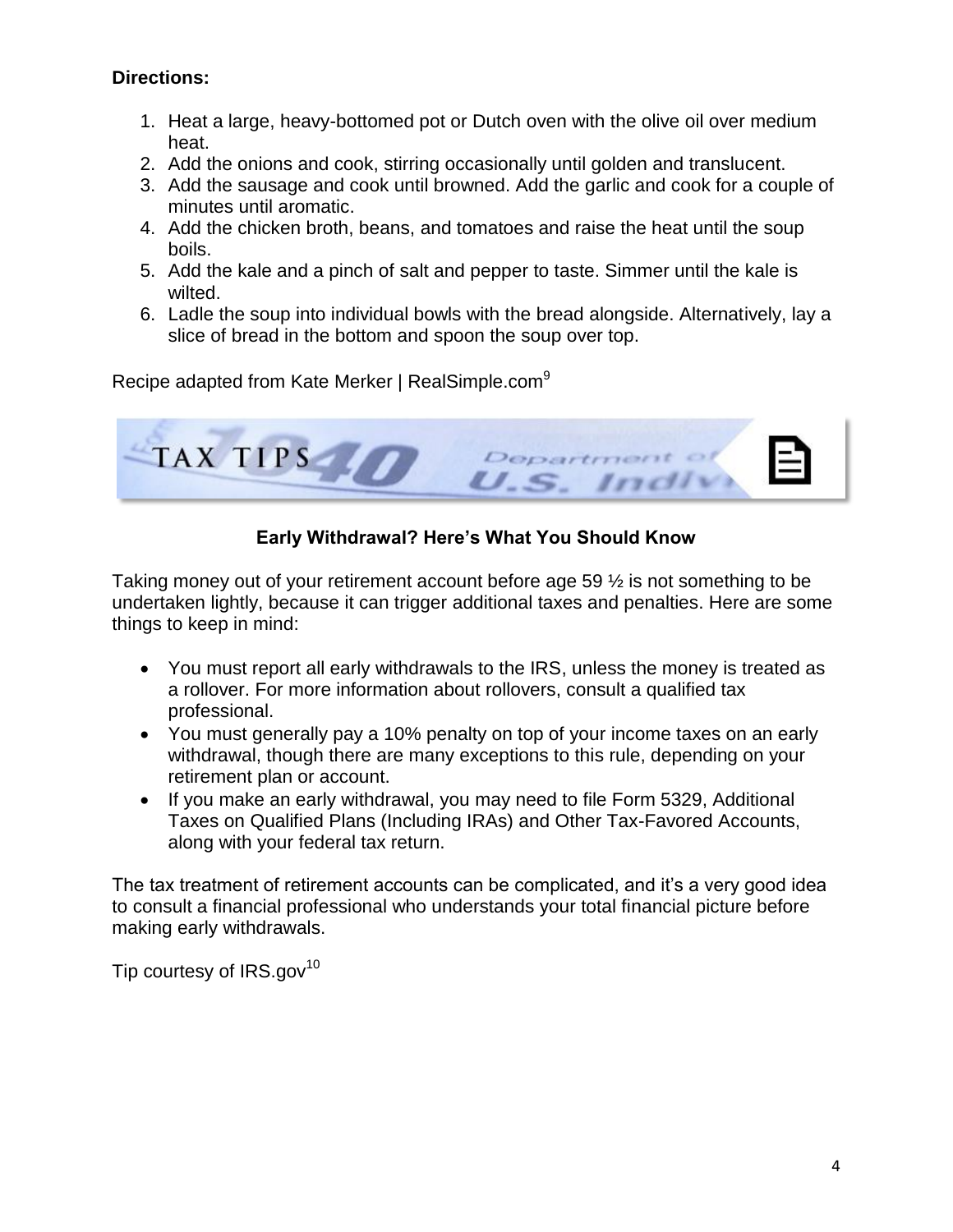

# **Tee Up Toward Trouble**

If you're faced with a hole with an obstacle or out of bound area, always tee up on the side the trouble is on. For example, if you have an obstacle on the left side of the fairway, tee up as far to the left as possible so that you can aim right and make a more aggressive swing while safely ignoring the obstacle.

Tip courtesy of John Stahlschmidt, PGA | Golf Tips Mag<sup>11</sup>



# **Facts About Ebola From the CDC**

With Ebola making headlines around the world, it's easy to become worried about the safety of your family and friends. Here are some important facts the CDC wants you to know about Ebola:

- Ebola does not spread through the air like the flu and is only contracted by close personal contact with someone showing symptoms of the disease.
- Symptoms of Ebola include fever with temperatures over 101.5°F/38.6°C, muscle pain, severe headaches, diarrhea, vomiting, and stomach pain.
- If you are traveling, follow normal hygiene procedures, wash your hands frequently, and avoid touching your face. Even if you see ill people at the airport, they are very unlikely to be ill with Ebola.

Tip courtesy of SFgate.com<sup>12</sup>



# **Buy For Life**

Think carefully about your next household purchase and try to buy items that will last. Statistics suggest that a shocking number of purchases are discarded and thrown away shortly after purchase and many of these items end up clogging landfills. Instead of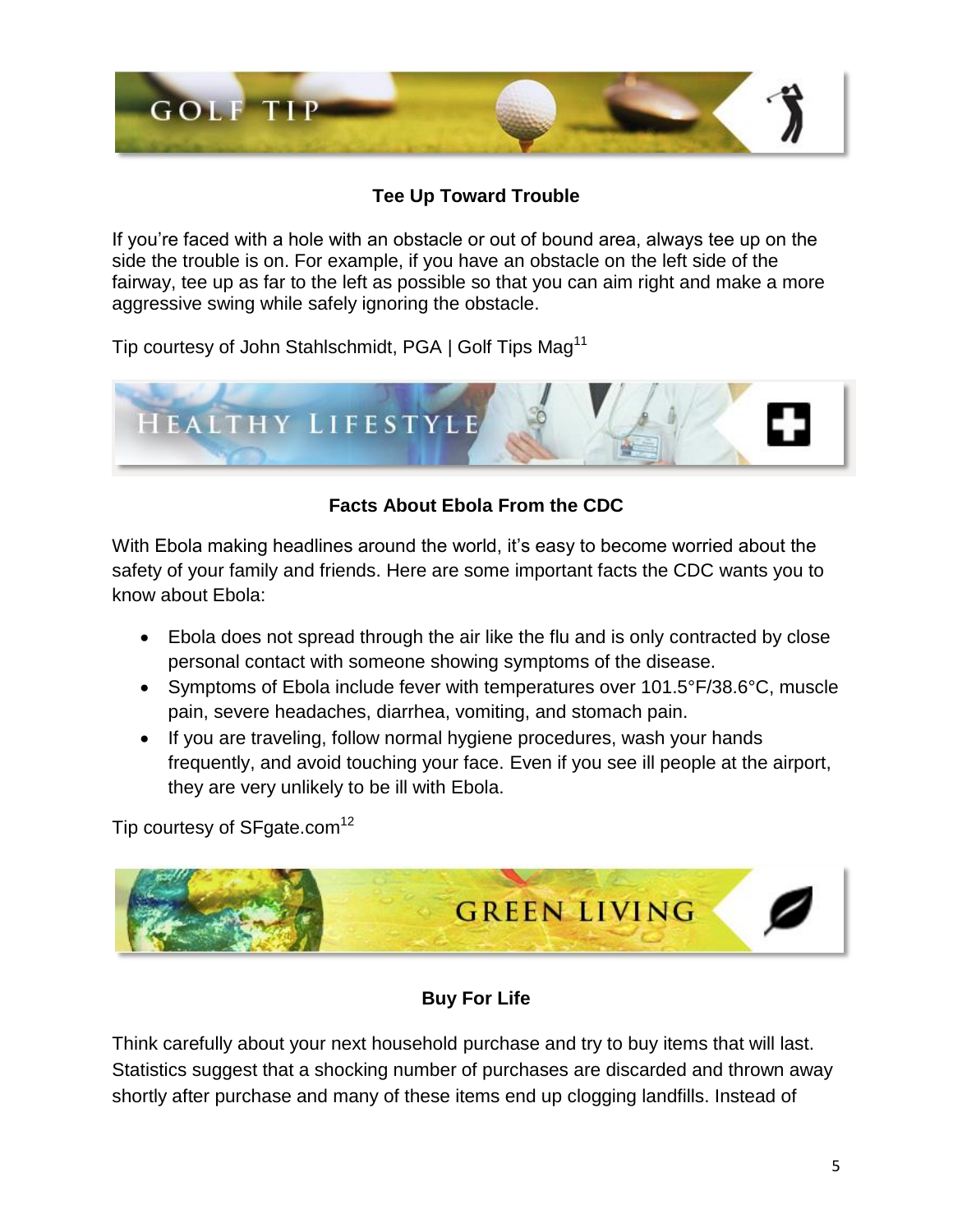buying with disposability in mind, think about investing more time and money in a purchase and keeping it as long as possible.

Tip courtesy of Seattle Pl<sup>13</sup>

#### *Share the Wealth of Knowledge!*

*Please share this market update with family, friends, or colleagues. We love being introduced!*

Securities, advisory services, and insurance products are offered through Investment Centers of America, Inc (ICA), member FINRA, SIPC, a Registered Investment Advisor, and affiliated insurance agencies. ICA and iWealth are separate companies.

Investing involves risk including the potential loss of principal. No investment strategy can guarantee a profit or protect against loss in periods of declining values.

Diversification does not guarantee profit nor is it guaranteed to protect assets

The Standard & Poor's 500 (S&P 500) is an unmanaged group of securities considered to be representative of the stock market in general.

The Dow Jones Industrial Average is a price-weighted average of 30 significant stocks traded on the New York Stock Exchange and the NASDAQ. The DJIA was invented by Charles Dow back in 1896.

The Nasdaq Composite is an index of the common stocks and similar securities listed on the NASDAQ stock market and is considered a broad indicator of the performance of stocks of technology companies and growth companies.

The MSCI EAFE Index was created by Morgan Stanley Capital International (MSCI) that serves as a benchmark of the performance in major international equity markets as represented by 21 major MSCI indexes from Europe, Australia and Southeast Asia.

The Dow Jones Corporate Bond Index is a 96-bond index designed to represent the market performance, on a total-return basis, of investment-grade bonds issued by leading U.S. companies. Bonds are equally weighted by maturity cell, industry sector, and the overall index.

The S&P/Case-Shiller Home Price Indices are the leading measures of U.S. residential real estate prices, tracking changes in the value of residential real estate. The index is made up of measures of real estate prices in 20 cities and weighted to produce the index.

The 10-year Treasury Note represents debt owed by the United States Treasury to the public. Since the U.S. Government is seen as a risk-free borrower, investors use the 10-year Treasury Note as a benchmark for the long-term bond market.

Google Finance is the source for any reference to the performance of an index between two specific periods.

Opinions expressed are subject to change without notice and are not intended as investment advice or to predict future performance.

Past performance does not guarantee future results.

You cannot invest directly in an index.

Consult your financial professional before making any investment decision.

Fixed income investments are subject to various risks including changes in interest rates, credit quality, inflation risk, market valuations, prepayments, corporate events, tax ramifications and other factors.

These are the views of Platinum Advisor Marketing Strategies, LLC, and not necessarily those of the named representative, Broker dealer or Investment Advisor, and should not be construed as investment advice. Neither the named representative nor the named Broker dealer or Investment Advisor gives tax or legal advice. All information is believed to be from reliable sources; however, we make no representation as to its completeness or accuracy. Please consult your financial advisor for further information.